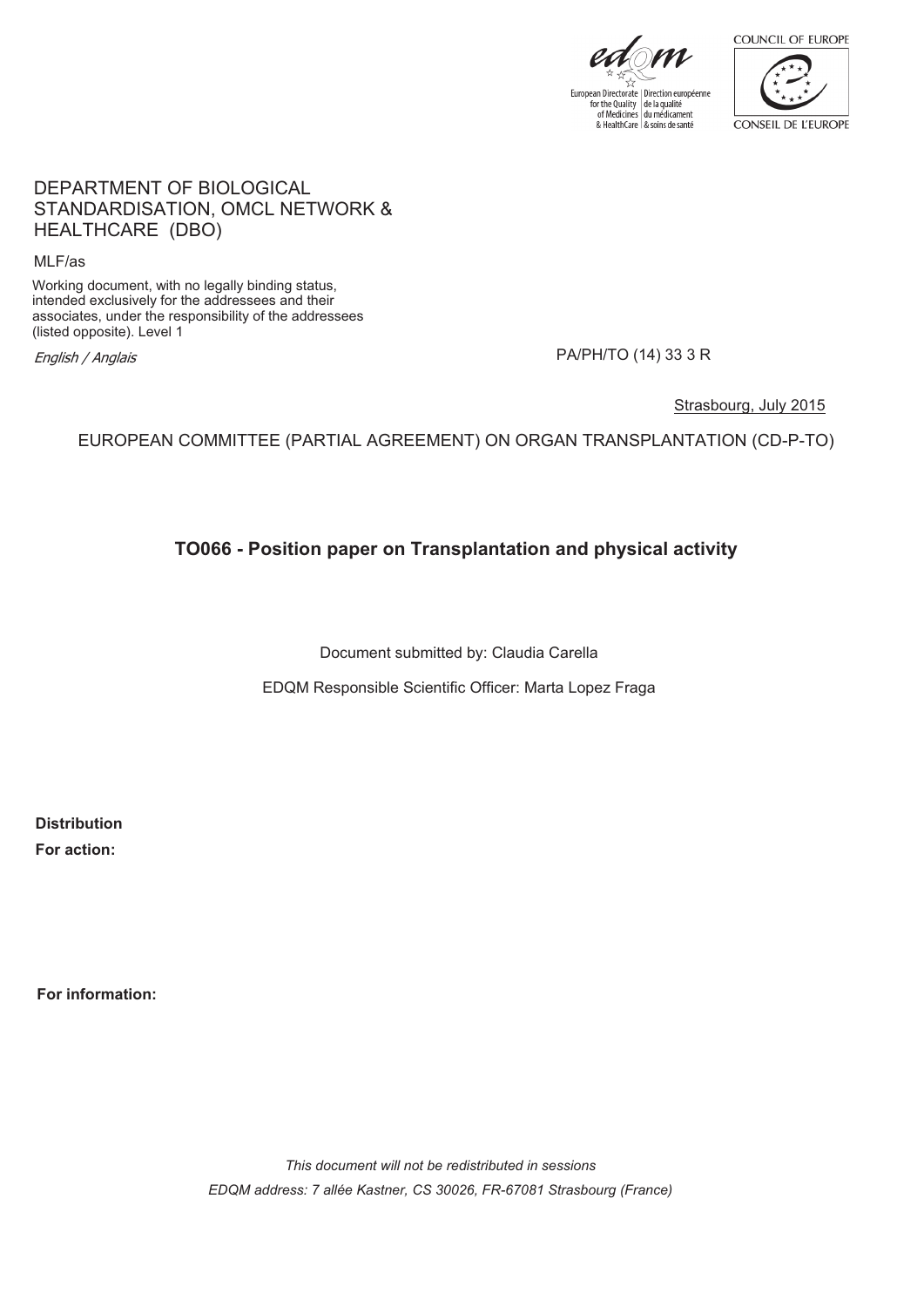# **Position Paper on Transplantation and Physical Activity**

Carella C, Fattinger B, Avsec D, Simeonova M, Mosconi G, Roi GS, Totti V, Trerotola M, Nanni Costa A

*on behalf of the European Committee on Organ Transplantation (CD-P-TO)*

#### **INTRODUCTION**

Physical inactivity is an important risk factor for cardiovascular disease, which has recently been defined both as a pandemic threat with repercussions on health care, and as the fourth leading risk factor for global mortality<sup>(1)</sup>. According to WHO, physical inactivity levels are rising in many countries<sup>(2)</sup>. This not only has major implications for the prevalence of non-communicable diseases (NCDs) and the general health of the population worldwide, but it also adds to the burden on Healthcare Systems which now have to cope with the additional cost of treating NCDs. Several studies report the positive impact of regular physical activity in the prevention of primary and secondary cardiovascular disease as well as stroke, diabetes, hypertension, colon cancer, breast cancer and depression.

It has been demonstrated that transplant patients may develop medical complications such as metabolic syndrome, susceptibility to infection and chronic diseases which may compromise the outcome of transplantation and graft survival in the long-term. Immunosuppressive therapy may play a role in the development of such complications, but the psychological response to post transplant treatments must also be taken into consideration when dealing with this type of complication.

The solid organ transplant population is characterised by an increased risk of developing cardiovascular disease after receiving a transplant, and the analysis of available post-transplant data shows a high number of complications including an increased incidence of diabetes, weight gain possibly leading to obesity, and dyslipidaemia. It is now known that the key factors affecting weight gain in transplant recipients are the post-transplant treatment itself, which alters metabolic function, and the hunger induced by the improvement patients experience in their physical condition after the transplant. Quality of life is known to have a major influence on the success of a transplant, and is evaluated by various social indicators including returning to work or resuming studies, becoming a parent, participating in social activities in general, and social reintegration. Physical activity and exercise are meaningful indicators for social reintegration since they help organ transplant patients adjust to the changes in their lives brought about by a transplant, develop their body awareness and enhance their physical and mental condition.

From a public health standpoint, it is important to recognise that cardiovascular disorders are currently the leading cause of death in the transplant population and that, in order to reverse this trend, appropriate medical and behavioural counter measures are urgently required. Exercise capacity is a more powerful predictor of mortality among men than other established risk factors for cardiovascular disease<sup>(3)</sup>, with each 1MET (metabolic equivalent) increase in exercise capacity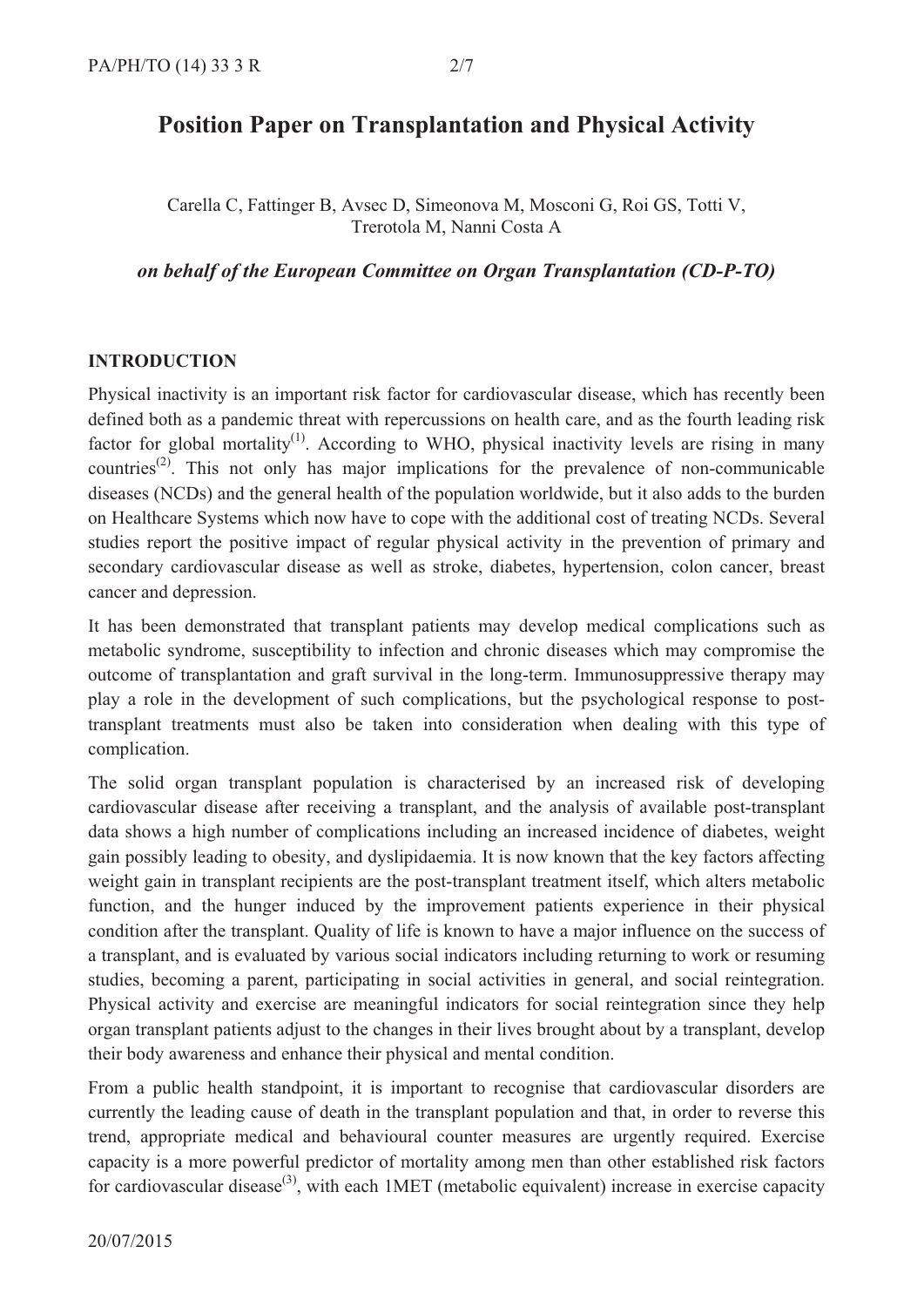conferring a 12 percent improvement in survival (*Table1*). Another aspect to be taken into account is that regular exercise reduces the risk of chronic metabolic and cardiorespiratory diseases, in part because exercise exerts anti-inflammatory effects. The anti-inflammatory effects of regular exercise may be mediated via both a reduction in visceral fat mass (with a subsequent decrease in adipokine release) and the introduction of an anti-inflammatory environment with each bout of exercise(*4,5*) .

# **PRESENT SITUATION IN EUROPE**

A survey was conducted among the Council of Europe member states to check for similar projects or programs on the quality of life of transplanted patients focussing on physical activity. Although follow-up data for transplanted patients are registered and monitored in all the countries surveyed there are no general national rules on how and what to measure apart from standard clinical parameters, blood values, immunosuppression levels, and general health status, etc.

Physical activity has been recognised as an added value but is not regularly included in most of the programmes. Physiotherapy is prescribed by National Health Systems when needed, with some countries providing a few weeks of rehabilitation after liver, heart and lung transplantation. However, no funding is provided for further physical activity as a means of improving quality of life.

While the importance of physical activity is widely recognised, the majority of National Health Systems have not yet been able to develop a system for promoting physical activity in general and for transplanted patients in particular.

The survey found that, in one member state, the national health insurance scheme covers the cost of physical activities prescribed by a follow-up physician, but that patients were required to pay for physiotherapy themselves. It also found that in many member states, rehabilitation with physiotherapy is provided after heart, liver and lung transplantation and, in most cases, is covered by national health insurance bodies.

## **OUR RECOMMENDATIONS**

National Authorities should educate, advise and heighten the awareness of physicians performing transplants and caring for transplanted patients about the importance of prescribing regular physical activity after transplantation, depending on individual needs and health status. Such activities may be started very soon after surgery and should continue under supervision after the patient is discharged from hospital.

National Authorities should encourage research to develop a reliable and simple "rehabilitation after transplant" model programme for use by transplant recipients under the supervision of Sports Medicine doctors.

National Authorities should start specific campaigns for transplanted patients, through patient organisations, scientific societies and health foundations in both the public and private sectors, to promote regular physical activity as part of the social reintegration of transplanted patients.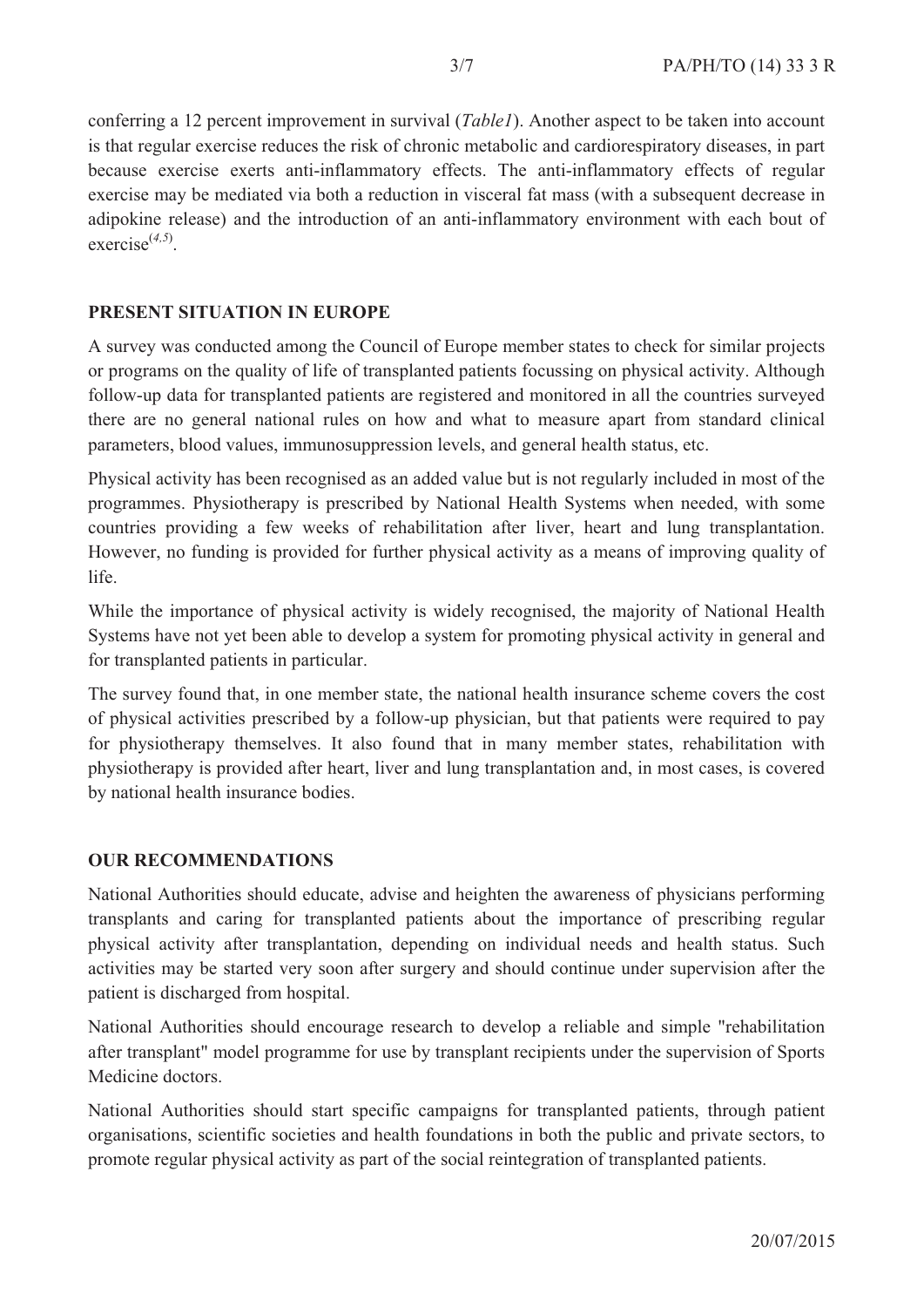Physicians should recommend regular physical activity for transplant recipients, even those with chronic disease, as a healthy habit that will improve their quality of life.

Health institutions, National Authorities and specialists should create common rehabilitation guidelines for post-transplant patients.

National Health Systems should recognise the importance of prescribing physical activity as an adjunct to immunosuppressive therapy for transplanted patients and provide appropriate funding.

Health institutions, National Authorities and specialists should raise awareness on an international level of the importance and benefits of introducing prescribed physical activity in conjunction with immunosuppressive therapy for transplanted patients. This would be of benefit not only to the patients, whose quality of life would improve, but also to member states themselves since it would reduce the cost of post-transplant follow-up (economic impact), expedite patients' return to the reduce the cost of post-transplant follow-up (economic impact), expedite patients' return to the workplace (socio-economic impact), improve their quality of life, confirm the efficacy of transplantation as a life-saving therapy, increase confidence in the transplant system and raise awareness of donation culture (public and social impact), all of which are aspects that Governments should take into account.

# **THE ITALIAN EXPERIENCE**

In 2008, the Italian National Transplant Centre (*Centro Nazionale Trapianti, CNT*) began a study on a group of transplant athletes taking part in national and international sports competitions in order to verify the effects of sporting activity on solid-organ transplant recipients<sup>(6)</sup>. The results for physiological response, energy expenditure, kidney function and endurance of physical strain in the group were comparable to those obtained for non-transplant athletes. On the basis of these results for athletes, a research protocol was established in 2010 to measure exercise effectiveness in transplant patients as post-transplant therapy for use alongside pharmacological treatments. This provided a unique opportunity to study the outcomes of a personalised prescription of organised and supervised physical activity for solid-organ transplant patients.

During the Italian Winter Transplant Games organised by the Italian Association of Dialysis and Transplant Patients (ANED sport) in 2009<sup>(7)</sup>, solid-organ transplant recipients' abilities during physical activity and their perception of their physical and mental state were studied. A team of experts in sports medicine and transplants performed specific tests on 16 transplanted skiers to measure body mass index, body fat percentage (plicometer), explosive power in the lower limbs (the Bosco test), energy expenditure (armband) and the perception of personal state of health (SF- 36).

Another study, the *"NoveColli Life"* study*,* involved transplanted cyclists and aimed to check certain aspects of renal function in transplant recipients during a 130-kilometre cycling-race, and to compare the data obtained with those of non-transplant cyclists competing in the same event. Twenty transplanted athletes covered the 130 km in an average of six hours and 37 minutes versus six hours and 15 minutes for the 44 non-transplanted subjects. All the athletes gave venous blood and urine samples the day before the race (Pre), immediately after the race (Post) and 24 hours after competing (24h). Urea, creatinine, micro albuminuria, urinary proteins and urine specific gravity were measured to assess renal function. A significant increase was found between Pre and Post values and a significant decrease between Post and Post 24h values in both groups.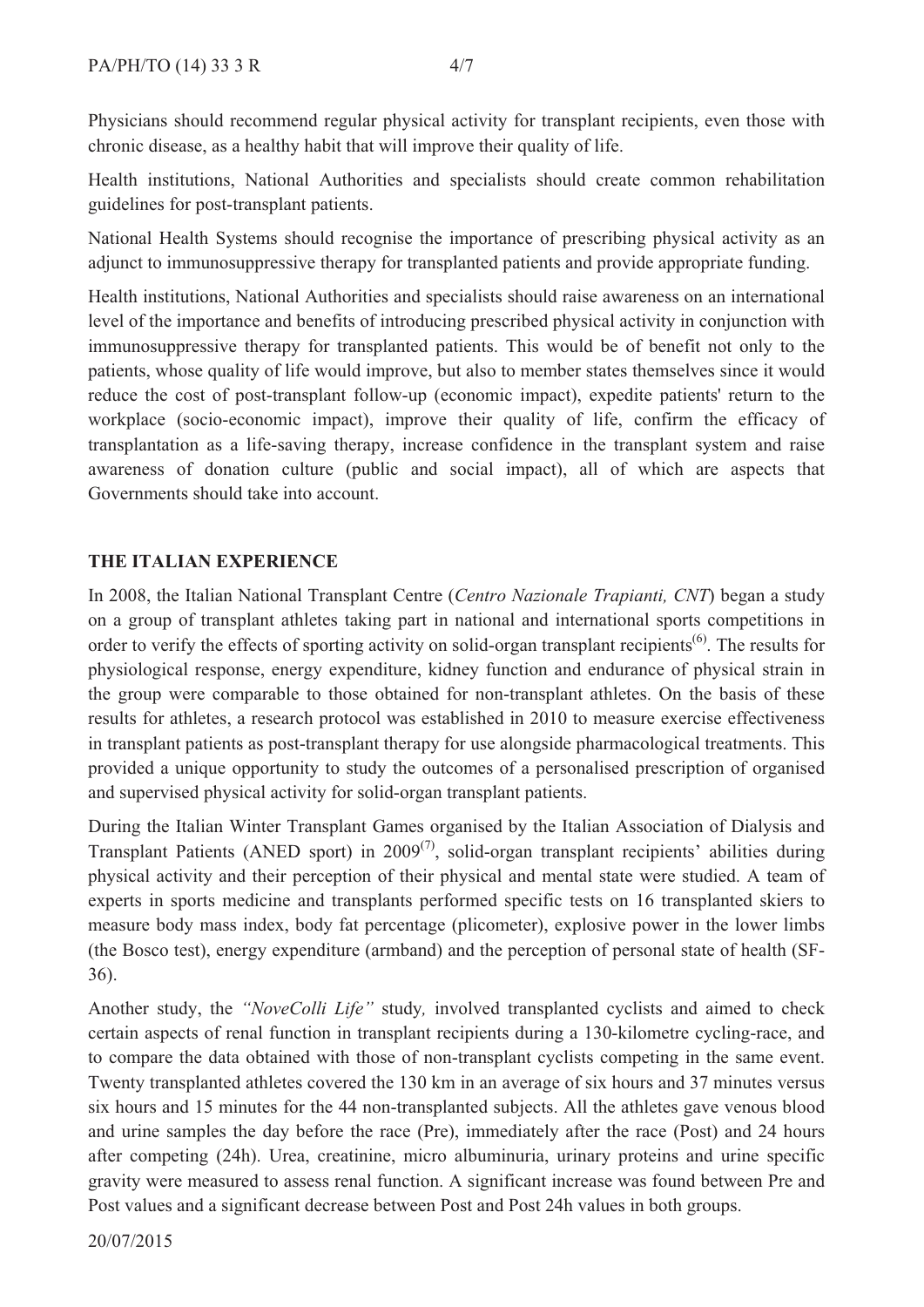The results indicate a significant difference in renal function between transplanted cyclists and the non-transplant subjects at these three times (before, during and 24hrs after the race). Non transplanted cyclist values remained within the normal range. A similar trend was observed in the transplant recipient cyclists and the variations were comparable to those measured in the non transplanted group, although the values of the transplanted group were higher, slightly above the normal range.

#### **CLINICAL TRIAL**

To support scientific research and information on physical activity and transplants, the Italian National Transplant Centre and the University of Bologna, in collaboration with the Isokinetic Education & Research Department, sponsored the Research Protocol "A transplant…and now it's time for sport", the first scientific study designed to measure the effects of exercise in patients after solid organ transplantation. The primary endpoint of this study was to demonstrate, through scientific measurements, that physical activity is essential for all transplant recipients. Promoting the prescription of regular physical activity as supportive therapy for patients with chronic conditions would not only help prevent many diseases, but would also alleviate the financial burden of disease on public healthcare systems. In particular, supervised exercise can help control the overall physical (and mental) well-being of transplant recipients, leading to significant improvements in post-transplant quality of life $^{(8)}$ .

Preliminary data indicate that, twelve months after recruitment, transplanted patients who performed physical activity showed an improvement in body composition (decrease in the percentage of adipose tissue) and an increase in work capacity (+15% increase in muscle strength and  $+17\%$  in cardio-respiratory endurance)<sup>(9)</sup>. These effects are accompanied by an improvement in the self-perception of physical health  $(+8%)$  and overall health  $(+10%)$ . The preliminary results of the study are therefore very encouraging and confirm the hypothesis that exercise has drug-like effects.

The "A transplant…and now it's time for sport" protocol was established in 2010 by a team of transplant experts and sport physicians employed by different Italian Local Health Authorities. The premise of this study was that cardiovascular disorders are the leading cause of death in transplant recipients and that physical exercise is essential not only for "transplant athletes" but for all transplant recipients receiving anti-rejection treatments (cortisone and immunosuppressive drugs) which encourage changes in lipid metabolism and can cause serious heart disorders.

The Italian National Transplant Centre and the FITOT foundation jointly trained 250 doctors and graduates in physical education and recruited 45 transplant clinicians in ten Italian regions to the study. A total of 148 Italian transplant patients were enrolled in the study, 83 in the clinical group and 54 in the control group. Twelve-month results were obtained from two pilot regions (Emilia Romagna and Veneto) where respectively 21 and 33 recipients were taking part in the study.

The parameters of the patients improved with physical activity, the percentage of body fat tended to decrease (-1% as a trend), lower and upper limbs strength increased by 3% up to 25% and aerobic capacity increased by an average 14%.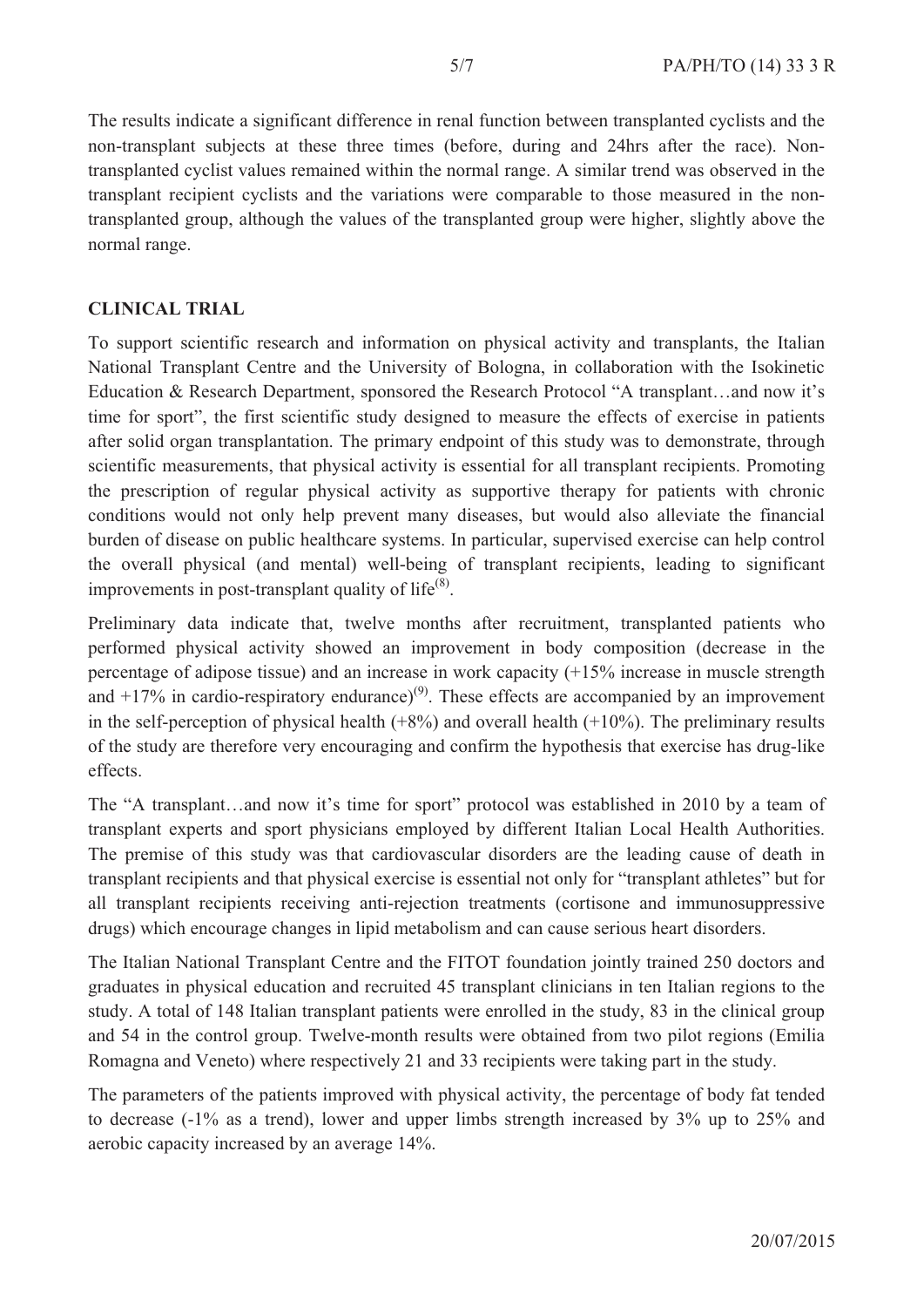Over the one year period, the *improvement* in self-perception of health status was as follows: physical health status +8%, general health status +10%, psychological well-being +6%.

# **CONCLUSION**

The Italian protocol "A transplant…and now it's time for sport" shows that, in transplanted patients, regular physical activity and supervised physical exercise are largely positive in terms of patient safety and have beneficial effects on quality of life.

Regular physical activity of moderate intensity, such as walking, cycling, or any kind of bodily movement produced by skeletal muscles that requires energy expenditure, has significant benefits for health  $(10)$ .

Furthermore the *Action Plan for the Global Strategy for the prevention and control of non communicable diseases* (issued by WHO through Resolution WHA61.14) urges Member States to implement national guidelines on physical activity for health and encourages them to develop and put into practice policies and interventions targeting the importance of physical activity for health.

The CD-P-TO (European Committee – partial agreement – on organ transplantation) recommends that all Council of Europe countries promote specific physical activity programs as a complementary treatment for transplanted patients and a means of improving quality of life, and encourages Governments to act on this suggestion to improve the general health of their national population.

#### **TABLE**

Table 1: *Myers et al., NEJM 2002, 346:793-801*